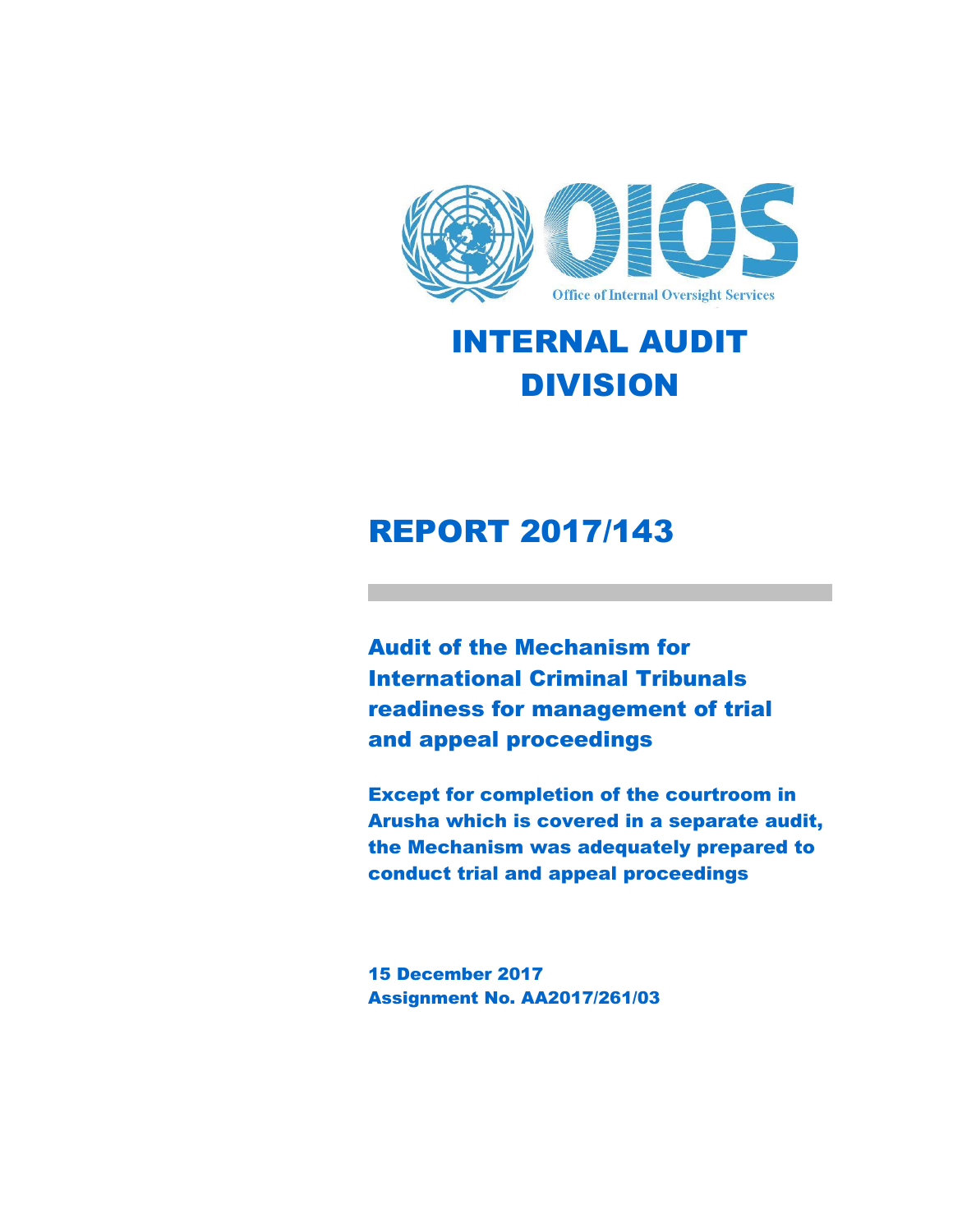### **Audit of the Mechanism for International Criminal Tribunals readiness for management of trial and appeal proceedings**

#### **EXECUTIVE SUMMARY**

The Office of Internal Oversight Services (OIOS) conducted an audit of the Mechanism for International Criminal Tribunals (MICT) readiness for management of trial and appeal proceedings. The objective of the audit was to assess the adequacy and effectiveness of governance, risk management and control processes over the readiness of MICT for conducting trial and appeal proceedings. The audit covered the period from 1 January 2016 to 15 October 2017 and included a review of budget planning, readiness and availability of personnel and premises, and policies and procedures relating to trial and appeal proceedings.

Except for completion of the courtroom in Arusha which is covered in a separate OIOS audit (Assignment No. AA2017/261/07), MICT was adequately prepared to conduct trial and appeal proceedings. Resources required were included in the budget for the 2018-2019 biennium, rosters of qualified candidates had been established to enable quick recruitment of staff, and arrangements were in place to deploy judges at short notice in case of arrest of a fugitive. MICT had also prepared and updated its policies and procedures concerning trial and appeal proceedings.

At the Arusha Branch, there were issues relating to readiness of the courtroom in the new office facility which were being addressed by MICT and the contractor. These issues will be covered in a separate OIOS report upon conclusion of that audit.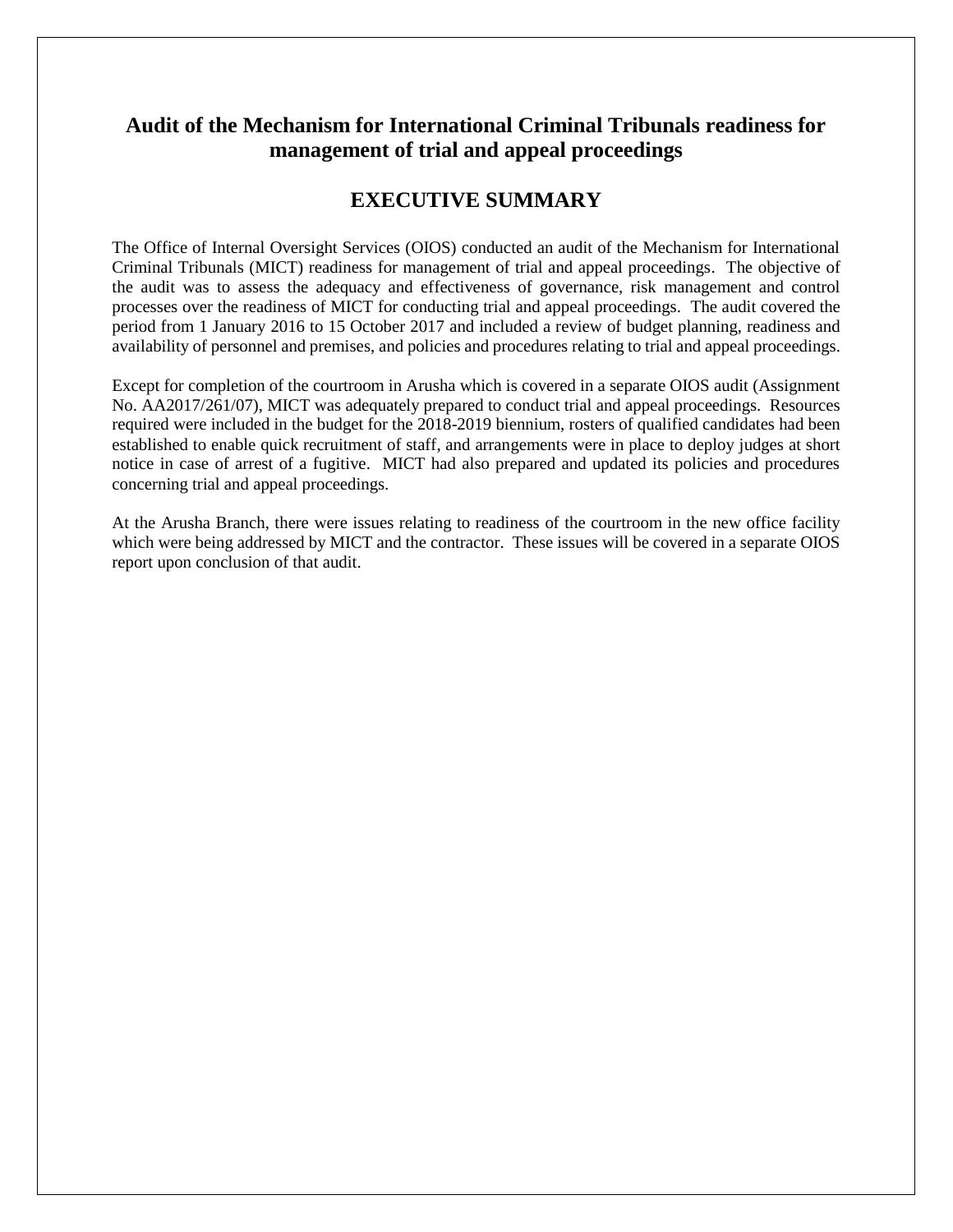# **CONTENTS**

|     |                                                         | Page           |
|-----|---------------------------------------------------------|----------------|
| L.  | <b>BACKGROUND</b>                                       | -1             |
| П.  | AUDIT OBJECTIVE, SCOPE AND METHODOLOGY                  | $1-2$          |
| Ш.  | <b>AUDIT RESULTS</b>                                    | $2 - 4$        |
|     | A. Budget planning                                      | 2              |
|     | B. Readiness and availability of personnel and premises | $2 - 3$        |
|     | C. Policies and procedures                              | $3-4$          |
| IV. | <b>ACKNOWLEDGEMENT</b>                                  | $\overline{4}$ |

APPENDIX I Management response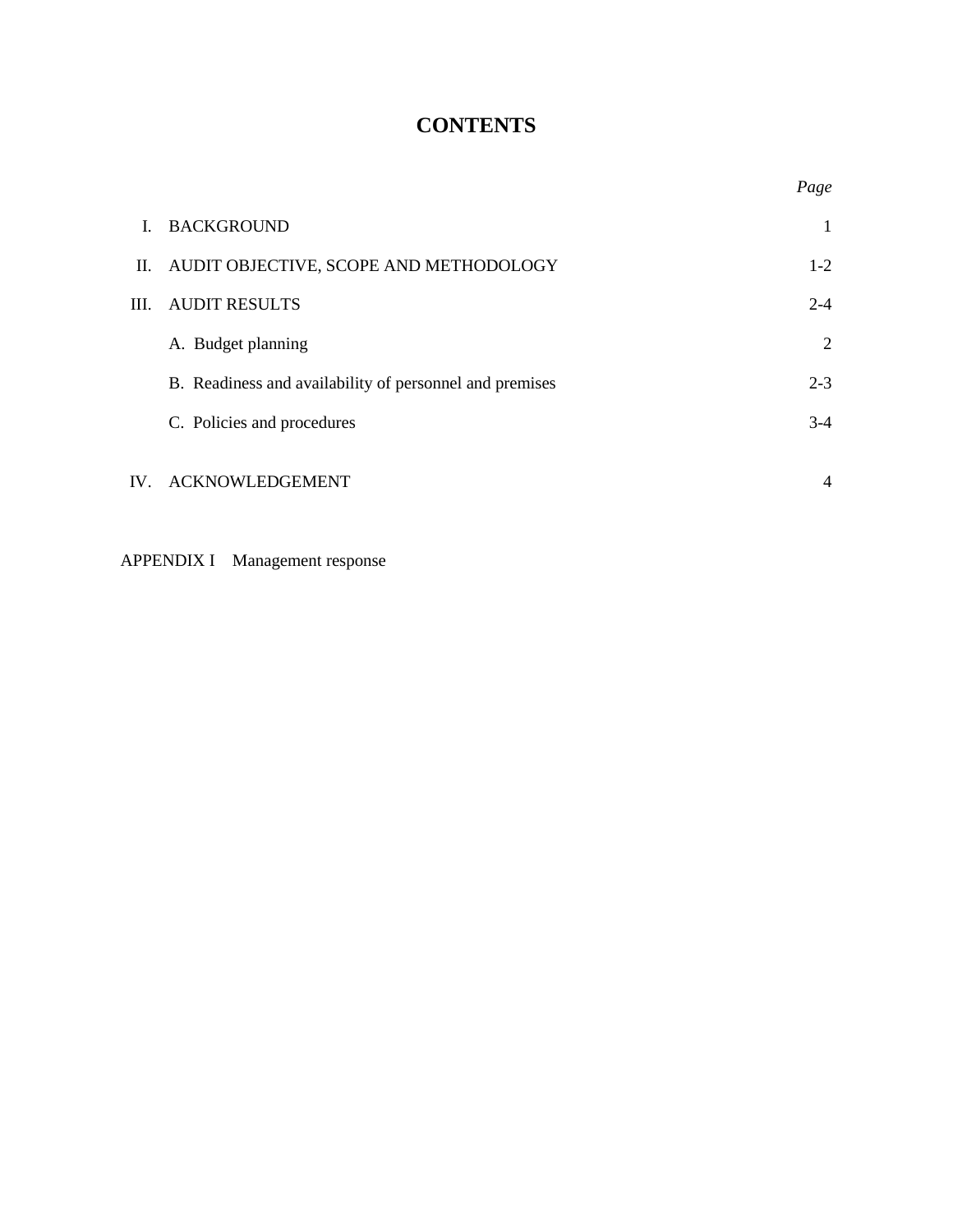## **Audit of the Mechanism for International Criminal Tribunals readiness for management of trial and appeal proceedings**

# **I. BACKGROUND**

1. The Office of Internal Oversight Services (OIOS) conducted an audit of the Mechanism for International Criminal Tribunals (MICT) readiness for management of trial and appeal proceedings.

2. According to the Security Council resolution 1966 of 22 December 2010, MICT is responsible for continuing the jurisdiction, rights and obligations, and essential functions of the International Criminal Tribunal for the former Yugoslavia (ICTY) and the International Criminal Tribunal for Rwanda (ICTR). MICT commenced operations on 1 July 2012 at its Arusha, Tanzania office and on 1 July 2013 at The Hague in the Netherlands.

3. Pursuant to the Mechanism's statute (annexed to Security Council resolution 1966 of 2010) and the Rules of Procedure and Evidence, MICT shall continue the functions of ICTY and of ICTR including trial, appeal and retrial proceedings. The Mechanism shall have competence to conduct and complete all trials of indicted fugitives when arrested, and all appellate proceedings for which the notice of appeal against the judgment or sentence is filed on or after the commencement date of the respective branch of MICT. Similarly, it shall have competence to conduct and complete all review proceedings for which the application for review of judgment is filed on or after the commencement date of the respective branch of the Mechanism.

4. According to the progress report dated 17 May 2017 from the President of MICT to the President of the Security Council for the period 16 November 2016 to 15 May 2017, the Mechanism's judges continued their work on trials, appeals and requests for review related to the core crimes enumerated in the statute. In that context, arising out of cases transferred from ICTY, MICT continued to work on one retrial (Stanišić and Simatović case), two appeals proceedings (Karadžić case and Šešelj case) and is prepared to handle an additional appeal proceeding, if any, in the Mladić case following the Tribunal's anticipated trial judgment in November 2017. In addition, MICT may be engaged in contempt and false testimony proceedings which may lead to trials. Additionally, the MICT Appeals Chamber granted a request for review of the appeal judgment on 19 June 2017 in the Ngirabatware case.

5. According to the progress report of the Prosecutor of MICT for the period 16 November 2016 to 15 May 2017, eight fugitives indicted by ICTR remain at large. The Office of the Prosecutor continued its efforts to locate and arrest the three fugitives whose cases will be tried by the Mechanism.

6. In this overall context, the MICT Registry continues to provide support to the Chambers, the Office of the President and the Office of the Prosecutor to ensure that the Mechanism is ready for hosting and managing trial and appeals proceedings timely and effectively.

7. MICT stated that it did not have any comments on the report.

## **II. AUDIT OBJECTIVE, SCOPE AND METHODOLOGY**

8. The objective of the audit was to assess the adequacy and effectiveness of governance, risk management and control processes over the readiness of MICT for conducting trial and appeal proceedings.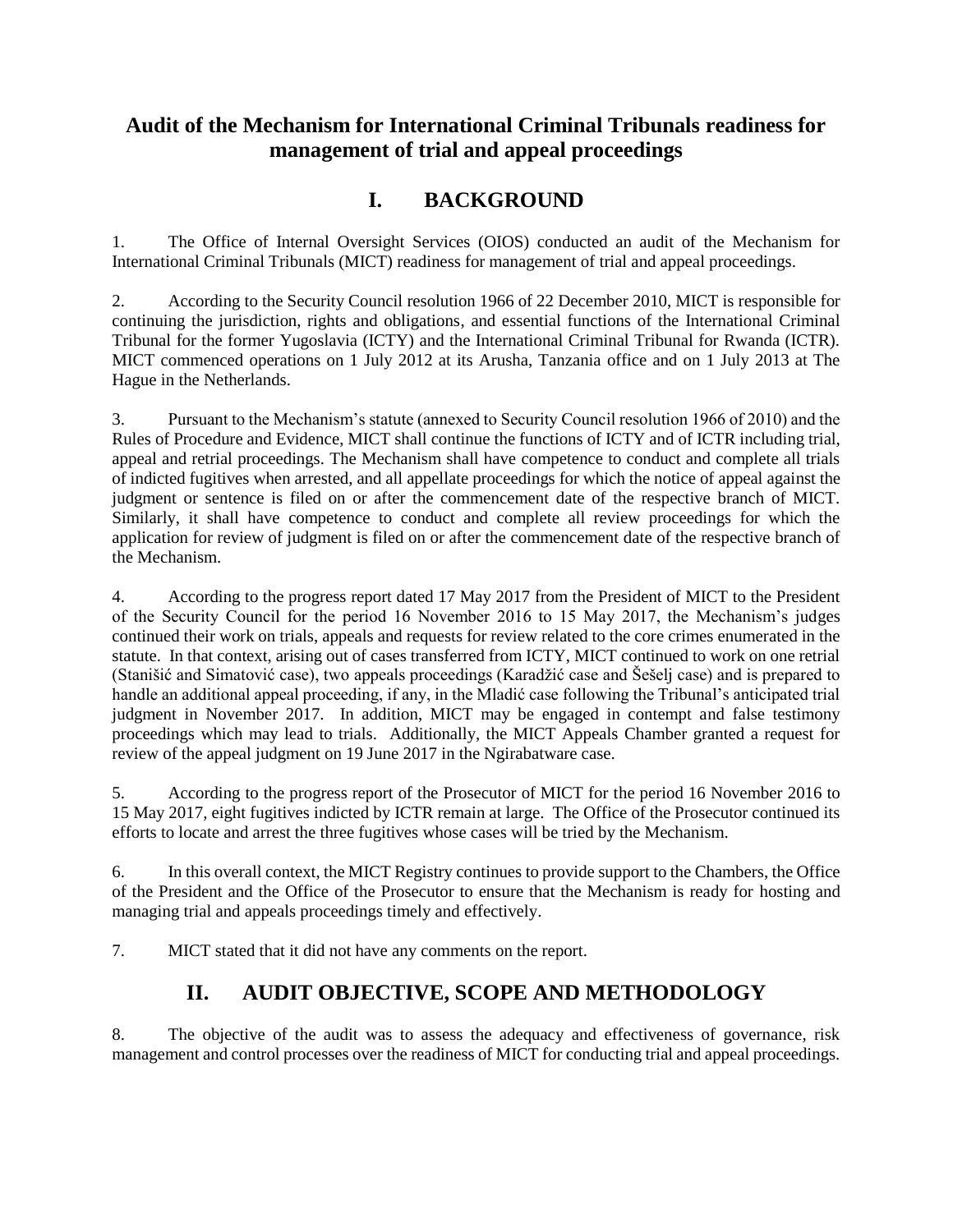9. This audit was included in the OIOS 2017 risk-based work plan due to the risk that lack of preparedness may adversely affect MICT's ability to conduct trials and appeals timely and effectively.

10. OIOS conducted this audit in September and October 2017. The audit covered the period from 1 January 2016 to 15 October 2017. Based on an activity-level risk assessment, the audit covered higher and medium risk areas in the trial and appeal preparedness, which included budget planning, readiness and availability of personnel and premises, and policies and procedures relating to trial and appeal proceedings.

11. The audit methodology included: (a) interviews with key personnel; (b) reviews of relevant documentation; (c) analytical reviews of data; and (d) physical observation.

12. The audit was conducted in accordance with the International Standards for the Professional Practice of Internal Auditing.

## **III. AUDIT RESULTS**

#### **A. Budget planning**

Budget for the 2018-2019 biennium considered the requirements for trial and appeal proceedings

13. The three main organs of MICT (Chambers, Office of the Prosecutor and Registry) had prepared the budget for the 2018-2019 biennium after considering the trials and appeals that may take place during this period. The budget clearly delineated the resources required for the continuing functions of MICT, the ad hoc resources needed for trial and appeal proceedings, and the resources needed in case of arrest of fugitives. MICT had identified the post and non-post resources required for its trial and appeal proceedings. OIOS therefore concluded that the 2018-2019 budget of MICT was prepared with due consideration of its anticipated needs.

### **B. Readiness and availability of personnel and premises**

#### Rosters of candidates were reviewed and updated

14. To mitigate the risks arising from staff attrition and difficulties in hiring and retaining competent staff, MICT had established specific arrangements with the support of the Department of Management at United Nations Headquarters. These arrangements included: (i) delegation of authority to the MICT Registrar on staffing matters; (ii) inclusion of MICT in the talent management system (Inspira); (iii) creation of rosters of candidates in Inspira; (iv) establishment of a joint ICTY/MICT central review body; and (v) a facilitated internal reassignment process between ICTY and MICT under certain conditions.

15. OIOS review of a sample of rosters shared by the Human Resources Section of ICTY and MICT showed that there was a process to periodically review and update the rosters to ensure that candidates could be quickly recruited when needed. Rosters were available for several categories of staff members such as associate legal officers, legal officers, senior legal officers or investigators. Contact information of former ICTY, ICTR and MICT staff members were also available in case they needed to be contacted at any time. OIOS therefore concluded that MICT had taken necessary steps to ensure the availability of human resources for its trial and appeal proceedings.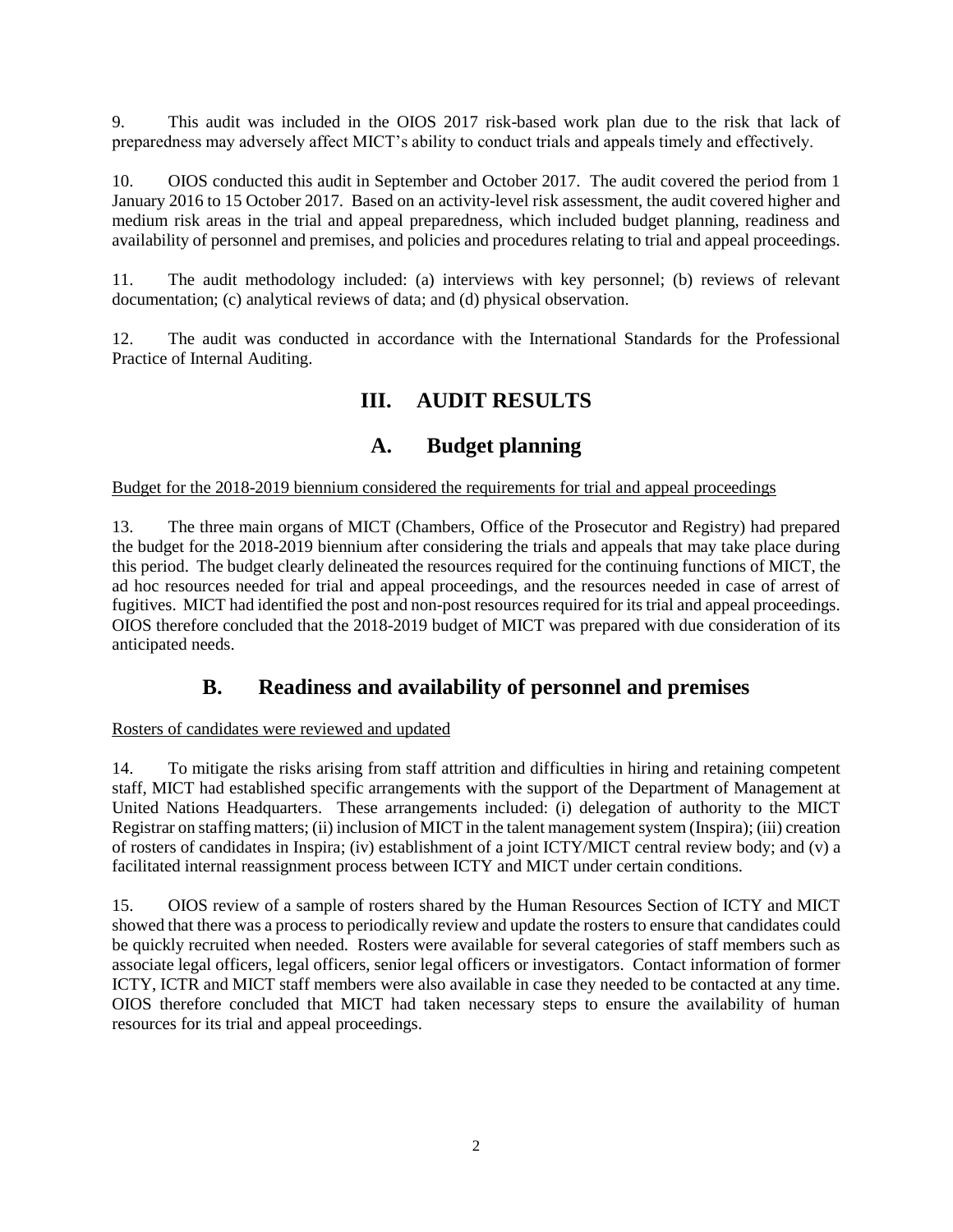#### Arrangements were in place to ensure the availability of judges at short notice

16. Judges should be available for pre-trial and first presentation of the accused. Rule 64 (A) of the rules of procedure and evidence states that "The accused shall be brought before a Judge of the Trial Chamber or the Single Judge as appropriate and without delay". MICT had established a roster of 25 judges designated in accordance with its statute. These judges were supported by Chambers and Registry to ensure that they have access to information in a timely manner. A system of duty judges was in place at the Arusha branch to ensure that a judge could be assigned by the President at the earliest possible moment following the arrest of a fugitive. The physical presence of judges in the respective host countries (United Republic of Tanzania and The Kingdom of Netherlands) assured that they could be deployed at short notice.

#### Court building in Arusha needed to be completed and fully operational

17. The provision of a fair and transparent trial requires duly equipped court rooms and related facilities. To prevent any delay in a trial or appeal proceeding, the court room should be ready with all requisite facilities including the necessary recording and interpretation systems as well as appropriate safety and security for the public, judges, accused persons and MICT staff.

18. MICT aimed to provide similar court services at the same international standards in its two branches. Whilst The Hague Branch had no interruption and was continuously using its court rooms, the Arusha branch had moved to its new premises where a new court room is to be established at the same standard as the court rooms in The Hague. The first hearing of two to three days was initially planned in Arusha for mid-November 2017.

19. A separate, ongoing OIOS audit of post construction of the new premises in Arusha (Assignment No. AA2017/261/07) indicated that the Court Building was not yet ready for use. Some essential installations such as cross-talk attenuators and fire/sound sealants to openings were not yet completed. Also, the noise produced by equipment installed adjacent to the courtroom was beyond acceptable limits and could affect the court's proceedings. There were issues concerning cold air supply to the courtroom that needed to be resolved. Even as MICT and the contractor were addressing these issues to have the courtroom ready before the mid-November hearing, a pipe burst in early October damaged electrical installations, setting back the works considerably.

20. By the end of October 2017, some litigation issues led MICT to postpone the mid-November hearing to February 2018. This situation had provided MICT with additional time to address the impediments concerning the courtroom's readiness. MICT stated that as of 30 November 2017, the required installations were in place and were undergoing testing. Since this issue is covered in the separate OIOS audit of post construction and occupancy of the new office facility in Arusha, no additional recommendation is made in the present report.

### **C. Policies and procedures**

#### Policies and procedures were in place for trial and appeal proceedings

21. Policies and procedures should be in place and up to date to guide MICT personnel in conducting trial and appeal proceedings as intended.

22. OIOS reviewed the existing policies and procedures currently in place at MICT relating to trial and appeal proceedings. In addition to the common rules of procedure and evidence which had been revised in September 2016, the three organs (Chambers, Registry and Office of the Prosecutor) had developed a